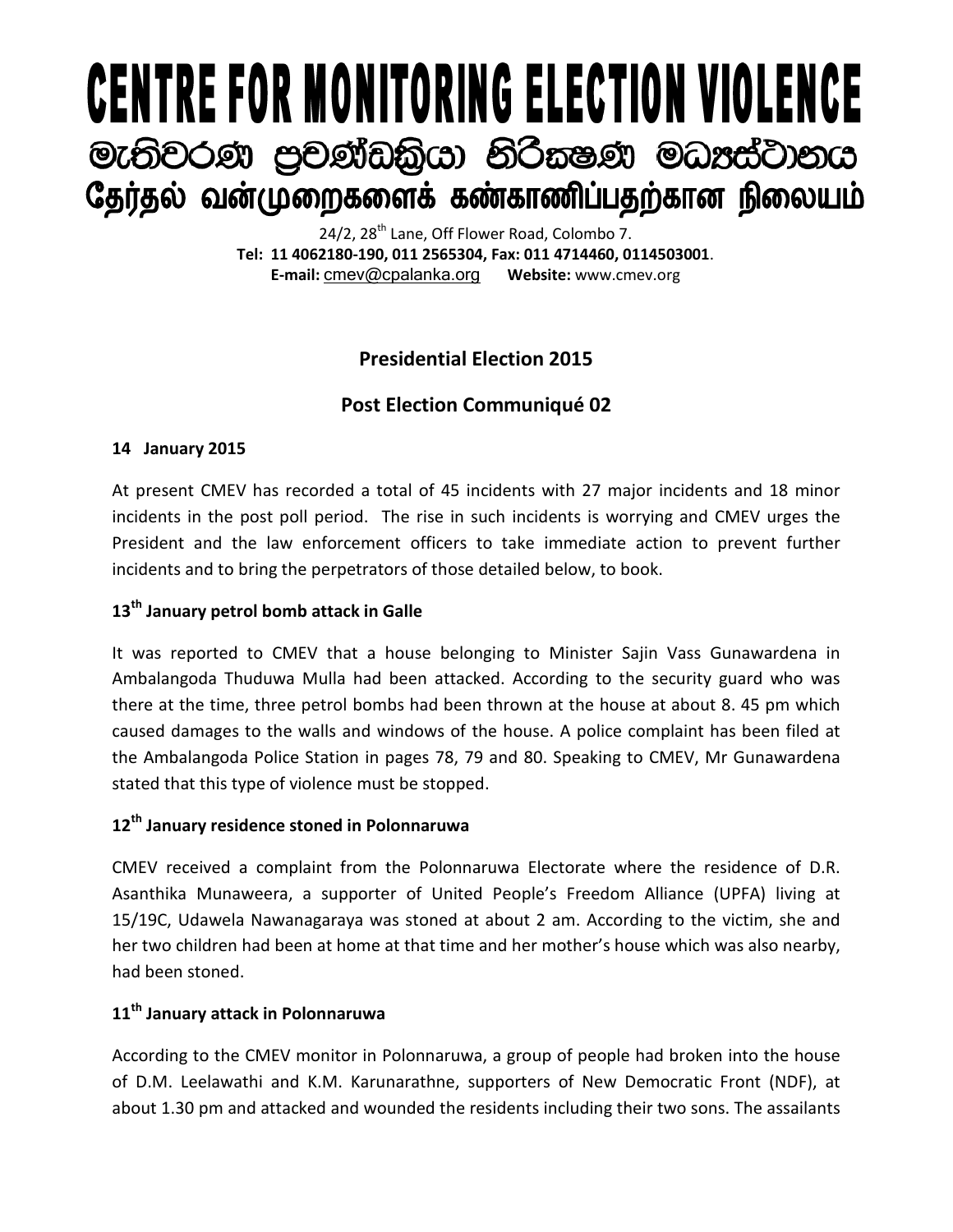had arrived in motorcycles carrying metal rods and attacked the four people in the house. Both parties suffered injuries in the fight that ensued, with one of the sons of the victims Sunil Premaratne (aged 32) rendered mute after severe head injuries. The victims have been taken to the Polonnaruwa Hospital while the assailants were taken to Welikanda Hospital for treatment. A police complaint was filed by Mr Karunarathne at the Welikanda Police Station under CIN 01 355/57. In the complaint, they have accused several people namely, Rukman, Chamara, Vikum, Manjula, Asanka and Chaminda who are known to be supporters of United People's Freedom Alliance (UPFA). According to the CMEV monitor, this incident had followed a dispute that took place on the day before the Presidential Elections (January  $7<sup>th</sup>$ ) when the victims had been engaged in campaign activities supporting NDF and the assailants had confronted them.

## **11th January UPFA supporter's house burnt in Chilaw**

It was reported to CMEV that the residence of United People's Freedom Alliance (UPFA) supporter Uruliyagamage Bandula had been burnt at about 10 30 pm by United National Party (UNP) supporters led by UNP Pradeshiya Sabha member Lalith Ananda. A police complaint has been filed at the Madampe Police Station under MCR 66/62.

## **11th January UPFA supporter's house burnt in Rakwana**

Another incident of a house being set on fire was reported to CMEV from the Rakwana area. The house belonged to United People's Freedom Alliance (UPFA) supporter Lionel Fernando who suspects supporters of New Democratic Front (NDF) to be responsible for it. He has filed a complaint at the Rakwana Police Station under MOIB 138/62.

# **11th January attack in Kandy**

CMEV received a complaint of an attack on Supun Pushpakumara, spokesperson for United National Party (UNP) who was threatened by Pradeshiya Sabha member K. Rajanayaka (a supporter of UNP). According to Mr Pushpakumara, the assailant and his followers had arrived at his house in two cabs and called out to him. When he went outside to meet them, they had beaten him and left him in a nearby ditch. He had filed a police complaint at the Galaha Police Station under MOB 363/21.

# **11th January UNP convoy attacked in Kandy**

An assault in Pathadumbara in Kandy to a convoy led by opposition leader United National Party (UNP) A.G. Wijethunga was reported to CMEV. The convoy consisting of 1 bus, 10 threewheelers and 4 lorries, had been leaving a meeting addressed by President Maithripala Sirisena when it was attacked. According to Mr Wijethunga, about 30 supporters of United People's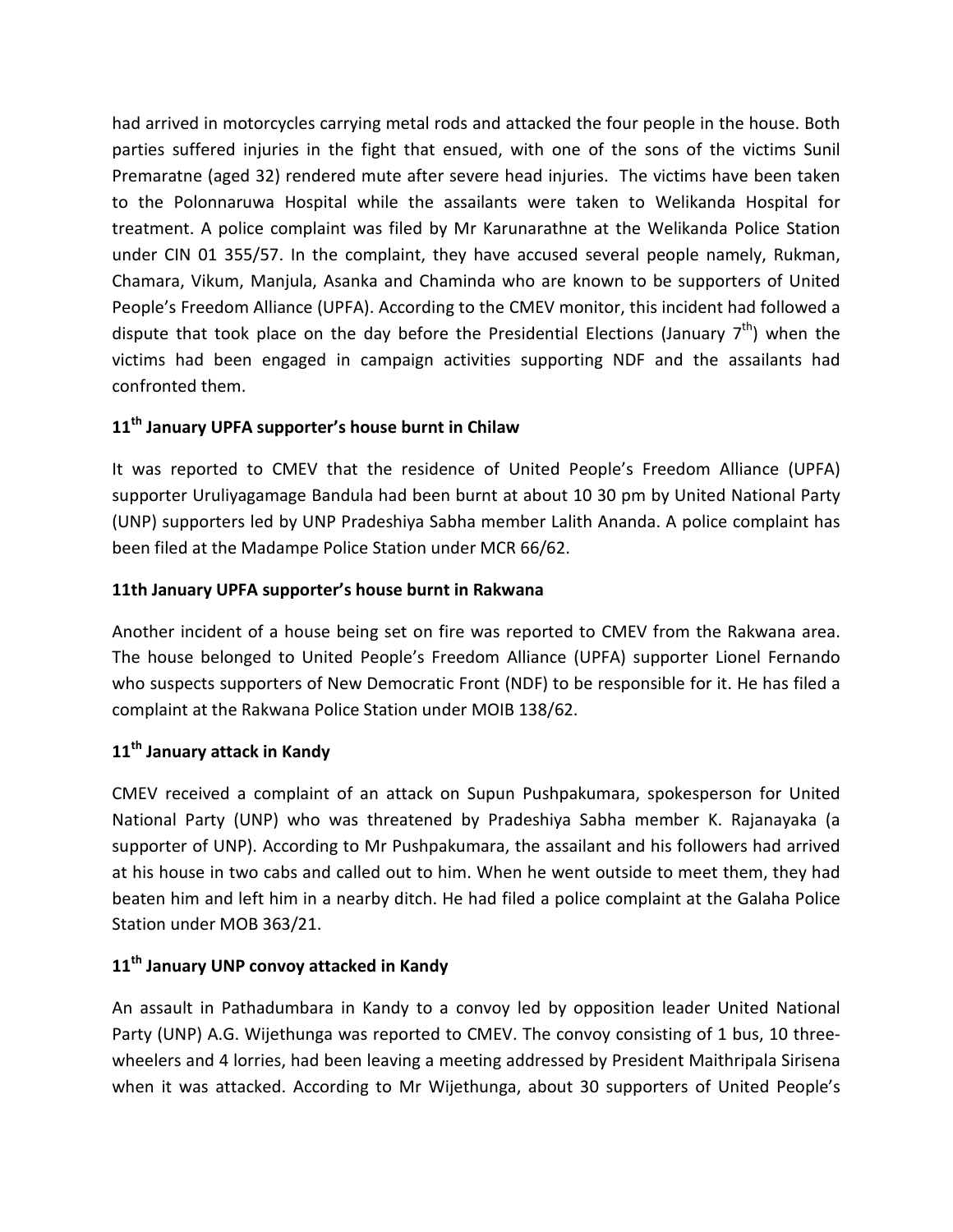Freedom Alliance (UPFA) Pradeshiya Sabha member, U. S. Prasanna had halted the bus and attacked it. 9 individuals had been admitted to the Jambugaspitiya Hospital and later transferred to Peradeniya Hospital. A police complaint had been filed under CIB 11169/130. CMEV was informed by the Wattegama Police Station that three suspects were arrested and that 8 persons were receiving treatment at the Peradeniya Hospital.

## **11th January UPFA office stoned in Madirigiriya, Polonnaruwa**

A CMEV monitor in Polonnaruwa reported an attack on a United People's Freedom Alliance (UPFA) office in Polonnaruwa by a group of unidentified people at about 1 pm. Damages include the destroying of UPFA cutouts.

## **11th January residence stoned in Polonnaruwa**

The stoning of a residence in Polonnaruwa by a group of unknown people at about 11.30pm, was reported to CMEV. According to the resident Anuradha Sandamali who is a supporter of United People Freedom Alliance (UPFA), the house had been repeatedly pelted with stones which caused damages to the house. A police complaint had not been filed.

## **11th January Tar attack in Anuradhapura**

It was reported to CMEV that the residence of N.M Nawaratna Banda who is a United People's Freedom Alliance (UPFA) supporter (No 530, Hurulu Nikawewa, Galenbinduna Wewa) had been damaged by a tar attack by unknown people at about 2am.

#### **10th January attack in Gampaha**

CMEV was informed of an attack in Ja Ela when  $10 - 12$  vehicles had been driven to the residence of United People's Freedom Alliance (UPFA) supporter Sunith Gunasekara and assaulted his wife and mother. A police complaint had been filed under CIB III 107/135 at the Ja Ela Police Station and in it, the suspect is identified as United National Party (UNP) Urban Councillor Anju.

#### **10th January threat and intimidation in Kandy**

It was reported to CMEV that Prof. Sujith Nissanka's life had been threatened by four unidentified people who had arrived in a double cab at the Kandy Sokanchi Primary School at